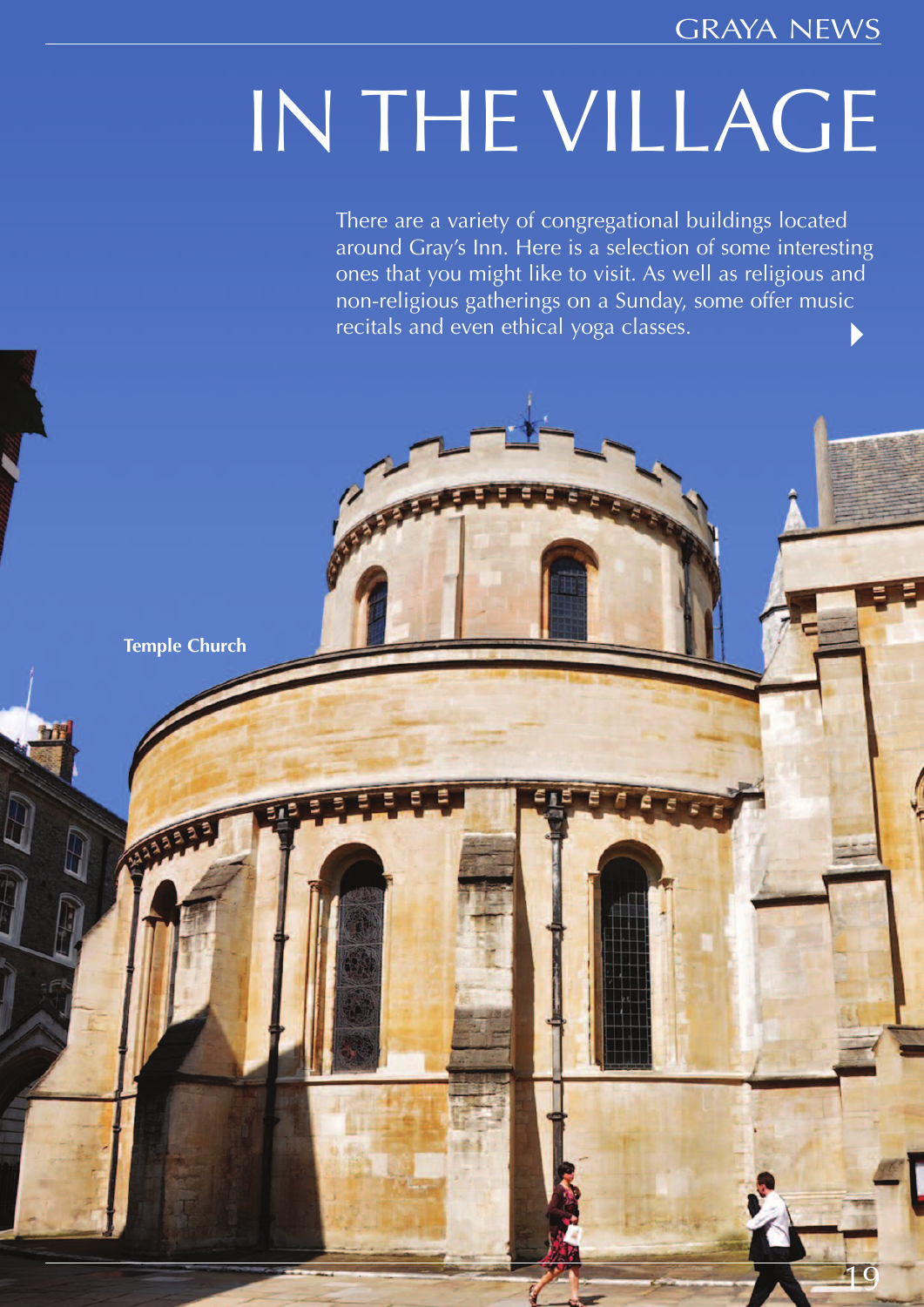## OUR CONGREGATION

DANIEL DOVAR, KATRINA MATHER, RICHARD HANSTOCK, NATALIE BIRD

#### **1.Temple Church**

Nestling between a number of chambers and on the boundary between the City of London and Westminster, Temple Church has stood at its current site since 1156. It provided a base and protection for early pilgrims to the Holy Land and now exists as the mother-church of the common law.

The church was bombed in 1941, and it took some 16 years to repair. Various plaques around the church give details of some of the members and Benchers of Inner and Middle Temple during the First and Second World Wars, and a number of memorials (including a circular one built into the centre of the round part of the structure) commemorate soldiers who lost their lives in the war − a particularly devastating memento has been placed on the wall to the left of the altar.

Also a popular concert venue, Temple Church boasts an allmale choir. At mattins on 15 March, this reviewer was blown away by the standard of the singing; the size and shape of the church was also just right to give warmth to the sonority to the voices without sacrificing detail.

#### **2. Conway Hall**

Conway Hall describes itself as a home for Humanism and is the base for the Conway Hall Ethical Society (whose aims are the study of ethical principles based on humanism and free thought). It was named after Moncure Daniel Conway, an anti-slavery campaigner, out-spoken supporter of free thought and biographer of Thomas Paine.

The Hall and building, designed by F.Herbert Mansford, was constructed in 1929 on the site of the South Place Chapel which had been built in 1824. The Hall contains a charming wood panelled hall on two levels. It is a venue for a variety of concerts, plays, talks and functions. There are also regular events, such as the Sunday Assembly on the first and third Sunday of each month which sees a godless congregation celebrate life and Ethical Yoga courses.



The building also contains the Humanist Library and Archives and strives to be the national research library for humanism and closely related subjects. Access to the library is by appointment, Sunday to Thursday, 10am to 5pm.

#### **3. Gray's Inn Chapel**

Of course no tour would be complete without a visit to our very own Chapel. Indeed, it is said to be older than the Inn itself, with a document recording the existence of a chapel on its current site as far back as 1314/15. Since then it has had many incarnations: from being reconstructed in the 1690s and restored in the late Gothic style in 1893, before being destroyed by enemy action in 1941. And those who attend regularly may know that the windows of the south wall date from the late 15th century.

In action today, the Chapel's cosy acoustic lends itself to a more intimate sound when the Inn's Chapel Choir sing at services such as Mattins, Evensong, and Eucharist. The Choir is formed from members of the Inn from students to judges, together with professional singers selected by the Inn's



Photo Ben Jones

esteemed choir director and organist, Christopher Bowers-Broadbent. The Inn's Preacher, Bishop Michael Doe's sermons are always engaging and challenge members of the congregation, religious and secular, to re-evaluate current affairs and modern issues.

#### **4. St Etheldreda's**

St Etheldreda's is a Roman Catholic Church at Ely Place, just a short walk along High Holborn from Gray's Inn. The church was built by John De Kirkeby, Bishop of Ely and Treasurer of England under Edward I, and was completed in 1290. However, it was the site of the town chapel of the Bishops of Ely as long ago as 1250 until 1570. Inside, the church is characterised by a beautiful stained glass window